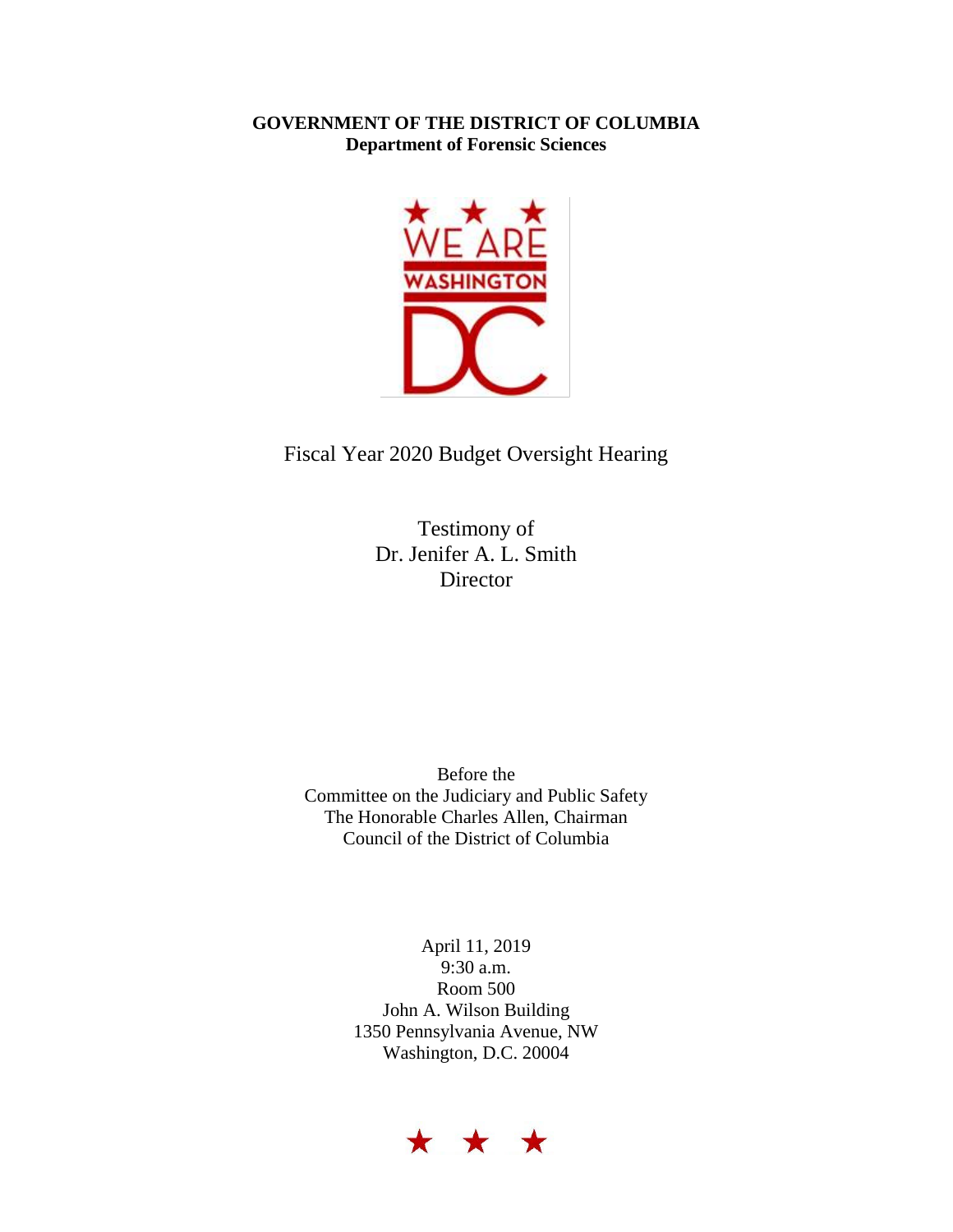Good afternoon, Chairperson Allen, members of the Committee, and Committee staff. I am Dr. Jenifer Smith, the Director of the Department of Forensic Sciences (DFS). I am pleased to testify before you today.

Recently, Mayor Bowser presented "A Fair Shot," the Fiscal Year 2020 (FY20) Budget and Financial Plan, which marks the District's 24th consecutive balanced budget. This budget does more to make Washington, D.C. a place where people of all backgrounds and in all stages of life are able to live and thrive by making key investments in our infrastructure, education, affordable housing, the provision of health and human services, economic opportunity, our seniors, and public safety. These investments reflect the key priorities identified by District residents at Budget Engagement Forums and telephone town halls held during the budget formulation process.

The Department of Forensic Sciences is an important component in protecting the health and safety of the people of the District. We are an internationally accredited forensic and public health sciences agency that provides services to law enforcement, public health, and investigative agencies including: the Metropolitan Police Department (MPD), the Office of the Chief Medical Examiner (OCME), the Office of the Attorney General (OAG), DC Health (DOH), the Fire and Emergency Medical Services Department (FEMS), and many others. Our continuing mission is to provide high-quality, timely, accurate, and reliable forensic science services using best practices and the best available technology, with a focus on unbiased science and transparency, toward the goal of enhancing public health and safety.

With the Mayor Bowser's and the Council's support, DFS has delivered on this mission with greater impact and efficiency year over year. Today, I am pleased to share that Mayor Bowser's FY20 Budget for the Department of Forensic Sciences prepares us to further raise the level of services we provide to the people of the District to continue to leverage the wealth of scientific and technical expertise of our staff to help deliver a safer, stronger D.C. With your support, the FY20 budget will allow me to continue to:

- Meet the statutory mandates set out in the Department of Forensic Sciences Act of 2011;
- Provide high-quality, timely, accurate, and reliable forensic science services with the use of best practices and best available technology;
- Maintain our multiple accreditations;
- Ensure a qualified workforce through efficient hiring and continual training;
- Provide discovery documentation to critical stakeholders for court procedures; and
- Conduct crime scene investigations with a majority civilian work force supplemented with experienced MPD officers who possess crime scene experience.

The Mayor's FY20 budget for DFS is \$30,305,499 and funds 227 Full Time Employees (FTEs). The budget has three components: local, intra-district, and federal grant funds. The local budget represents \$28,257,221 and funds 212 FTEs. The intra-district budget represents \$1,588,178, and funds 10 FTEs. The federal grant budget represents \$460,100 and funds 5 FTEs. The budget supports the following organizational components:

• Forensic Science Laboratory Division (FSL), representing a total of 73 FTEs, including the Forensic Biology Unit, Latent Fingerprints Unit, Firearms Examination Unit, Forensic Intelligence Unit, and the Digital Evidence Unit;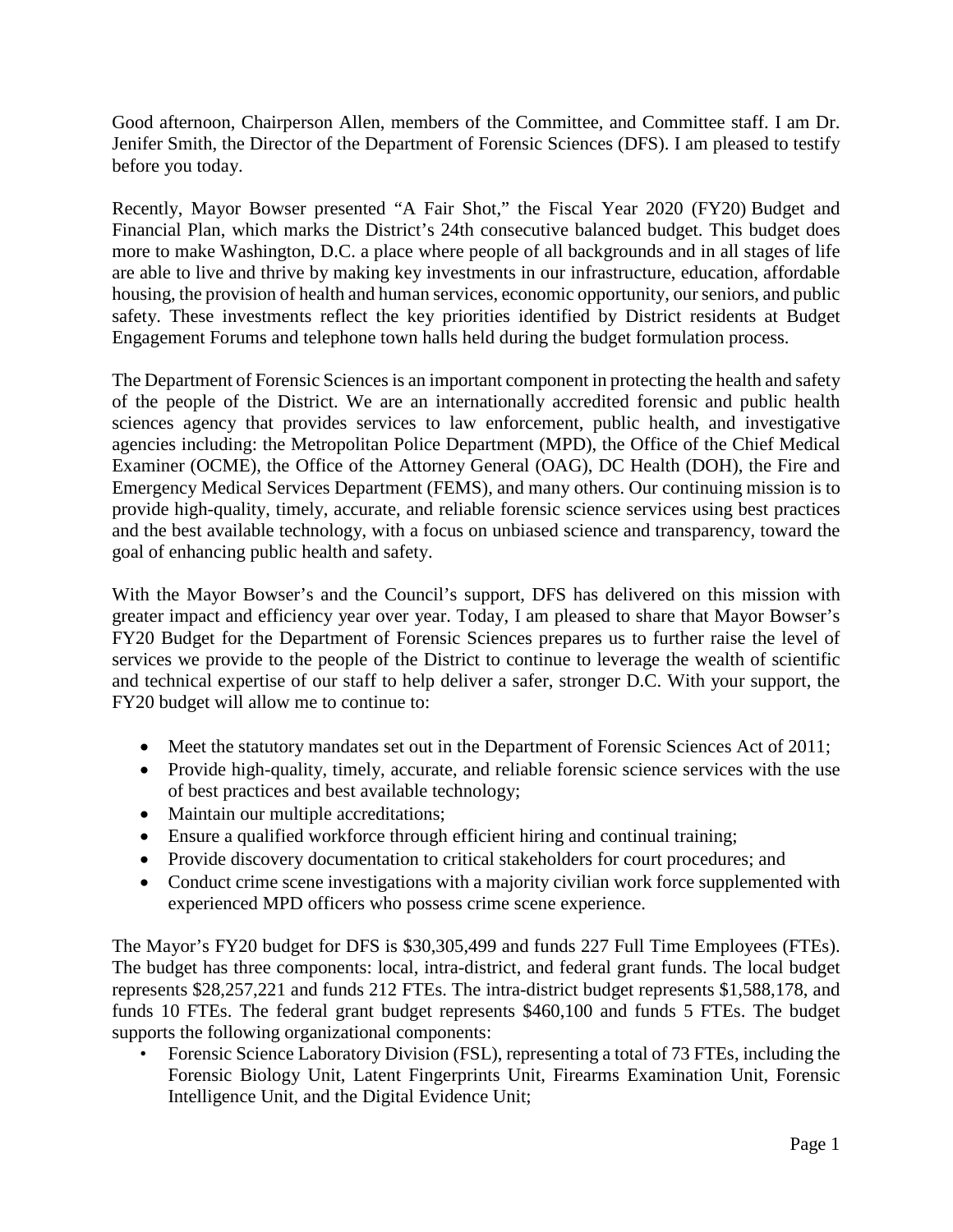- Public Health Laboratory Division (PHL), representing a total of 28 FTEs, including the Accessioning Unit, Microbiology Unit, Biomonitoring and Analytical Chemistry Unit, Virology Unit, Molecular Diagnostics Unit, and the new Forensic Chemistry Unit;
- Crime Scene Sciences Division (CSS), representing a total of 87 FTEs, including the Crime Scene Sciences Unit and the Central Evidence Unit; and
- Agency Operations (OPS), representing a total of 39 FTEs, consisting of quality assurance, training and development, legal affairs, performance management, human resources, resource allocation, health and safety, and information technology support.

Similar to our current budget, the DFS FY20 budget is structured to allow streamlined distribution, management, and oversight of spending. Within the three major operational divisions, "unit activities" are grouped into three categories: maintaining custody of evidence from collection to storage; conducting coordinated and timely forensic analysis in accordance with industry standards and accreditation guidelines; and public health laboratory diagnostic, analytical, and emergency response testing.

The Mayor's FY20 budget, an increase of \$2,264,733 (8%) from FY19 levels, will continue to support productivity levels established over the past three years within all units of the FSL. Under the FY20 budget, funding for personnel, critical equipment, reagents, contract analysts, and DNA outsourcing will ensure that DFS continues to play its vital role in driving down violent crime in the District, as demonstrated this past year.

As of the second quarter of FY19, the Latent Fingerprint Unit (LFU) reports out 98 percent of their homicide cases and 97 percent of their priority cases within 60 days. Additionally, the Firearms Examination Unit (FEU) reports out 98 percent of their homicide cases and 100 percent of their priority cases within 60 days. Earlier investments in the Forensic Biology's Unit's (FBU) complex DNA mixture interpretation tools have not only enabled us to perform much more sophisticated analyses, but to deliver reliable results to the residents of the District on evidence samples that could not have been effectively processed any other way. DFS's accomplishments in implementing this emerging technology have been recognized in the leading professional journal *Forensic Science International: Genetics*. The FBU continues to operate without any backlog in processing sexual assault kits. FBU's current turnaround time (TAT) to process these kits is 65 days, well below the Sexual Assault Victims Right Act Amendment (SAVRAA) requirement of 90 days.

In addition, 52 percent of firearms cases processed through FBU yielded usable DNA results in FY18, compared with 39 percent in FY17, demonstrating improved efficiency from the investment in the probabilistic software used for the interpretation of DNA mixtures. The FY20 budget will maintain and, through increased proficiency, improve the observed productivity gains that will be further enhanced through the implementation of next generation sequencing. The FY20 budget includes federal funds totaling \$460,100 and intra-district funds totaling \$1,588,178. The federal funds reflect an increase of 36 percent for the DNA Capacity Enhancement and Backlog Reduction Program from the amount received in FY19. The purpose of this federal grant award is to reduce the backlog of forensic biology cases and improve laboratory efficiency by increasing laboratory capacity and reducing bottlenecks. This federal award supports testing of sexual assault kits and compliance with SAVRAA's requirement of 90-day TAT.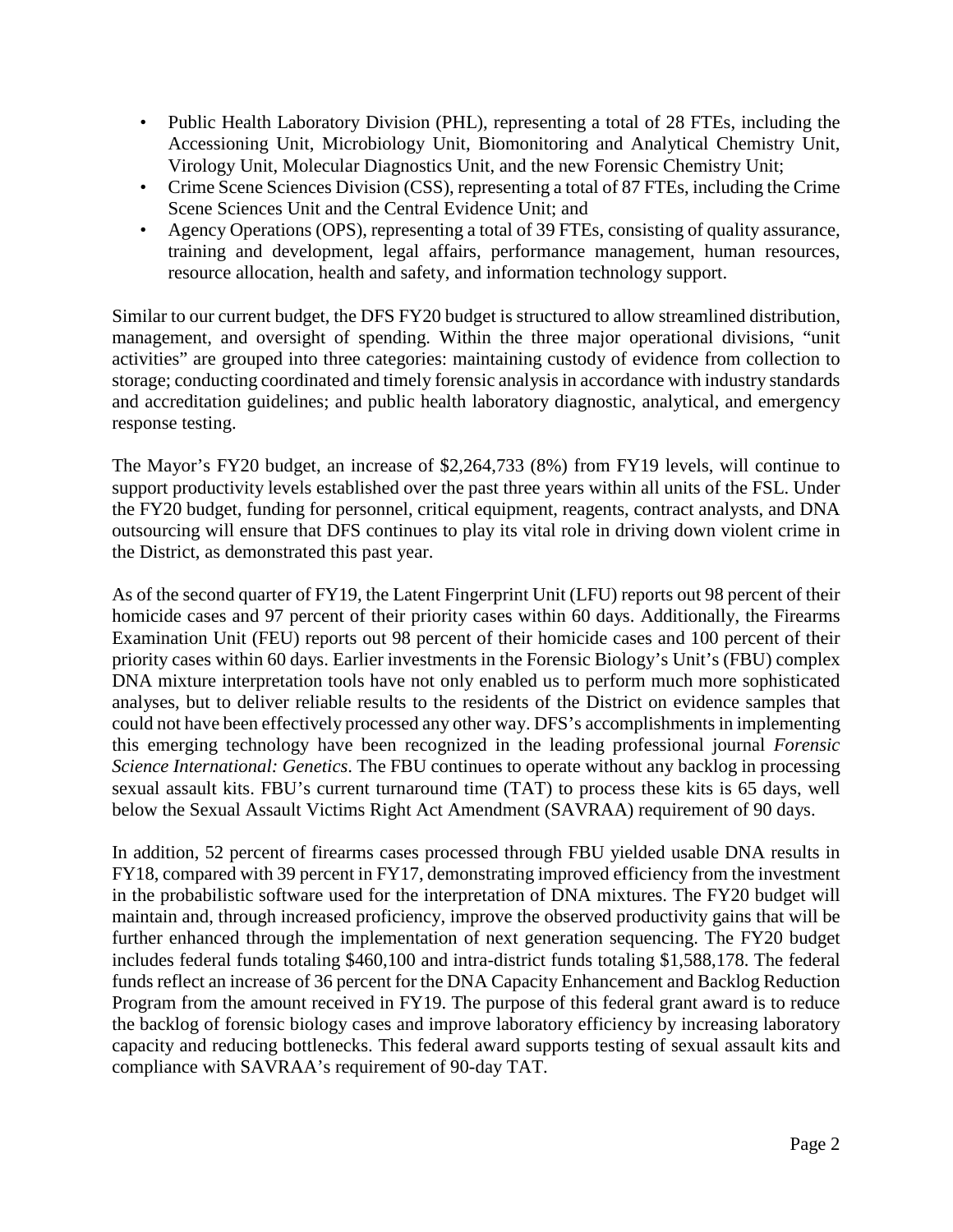In previous fiscal years, the FEU and LFU have strategically utilized funding for contractors to ensure efficient TAT in both units. FY20 funding will support contract analysts embedded within both the FEU and LFU, who help to decrease case backlogs and increase entries and verifications associated with intelligence databases. In previous years, FBU has had sufficient funds to utilize outside contract labs to provide DNA testing to maintain reasonable TATs for non-sexual assault cases. The FY20 budget has sufficient resources to allow outsourcing to continue where needed.

All FSL units continue to make efficient use of three critical national intelligence databases: the National Integrated Ballistic Information Network (NIBIN), the Automated Fingerprint Identification System (AFIS), and the Combined DNA Index System (CODIS). Their results have provided invaluable leads to stakeholders. In FY18 there were 9,268 AFIS entries resulting in 2,112 hits; 581 CODIS entries resulting in 209 hits; and 3,667 NIBIN entries resulting in 834 hits. This high level of participation in and contribution to these databases help make the District, the region, and the nation as a whole safer places to live. DFS's indispensable involvement will continue in FY20.

Since FY18, DFS has participated as a sub-grantee to MPD on a Crime Gun Intelligence Center (CGIC) federal grant supported by the Bureau of Alcohol, Tobacco and Firearms (ATF) and the Bureau of Justice Assistance. The goal of this two-year grant was to assess the reduction in gun violence as a result of dedicated utilization of NIBIN. DFS's role in the CGIC pilot program was to ensure that all eligible cartridge cases were entered into the NIBIN system in a timely manner, as well as to deliver quality, timely, and reliable NIBIN verification results that led to key investigative intelligence for MPD detectives. Last year, FEU entered 3,667 items into NIBIN to include test fires from 1,981 firearms and from that effort, DFS was able to confirm 834 hits with the NIBIN system. This was a 150 percent increase over the number of hits made in FY17. Additionally, we provided accurate statistics concerning firearms and the latest trends on recovered weapons that we give as forensic intelligence to law enforcement. The CGIC grant paid for a dedicated contractor team who focused on NIBIN entries and verifications. The FY20 budget enhancement for five additional FTEs for the FEU will ensure this dedicated approach will be maintained within FEU in the absence of federal funds, in order to continue to address the increased burden caused by gun-related crimes occurring in the District.

The Mayor's FY20 budget will continue to support productivity levels established over the past three years within all units of the CSS. In FY18, DFS CSS personnel, with the assistance of a reduced MPD officer cohort, responded to 5,879 scenes. Their average response time to the scene was 25 minutes, and they provided 75 percent of their reports in fewer than 14 days. In FY18, CSS personnel responsible for the secure intake, storage, and maintenance of evidence and property that has been submitted to DFS, took custody of 74,360 items of evidence. Under the Mayor's FY20 budget, funding for CSS personnel and equipment will continue at levels sufficient to support effective crime scene response.

The Mayor's FY20 budget will continue to support critical information technology upgrades. FY18 and FY19 budget enhancements provided critical infrastructure and software to improve digital storage capacity for several cutting-edge technologies that create large amounts of digital information. DFS CSS teams use high resolution cameras for crime scene photography and high resolution 3D Laser scanners for crime scene mapping. We have implemented special software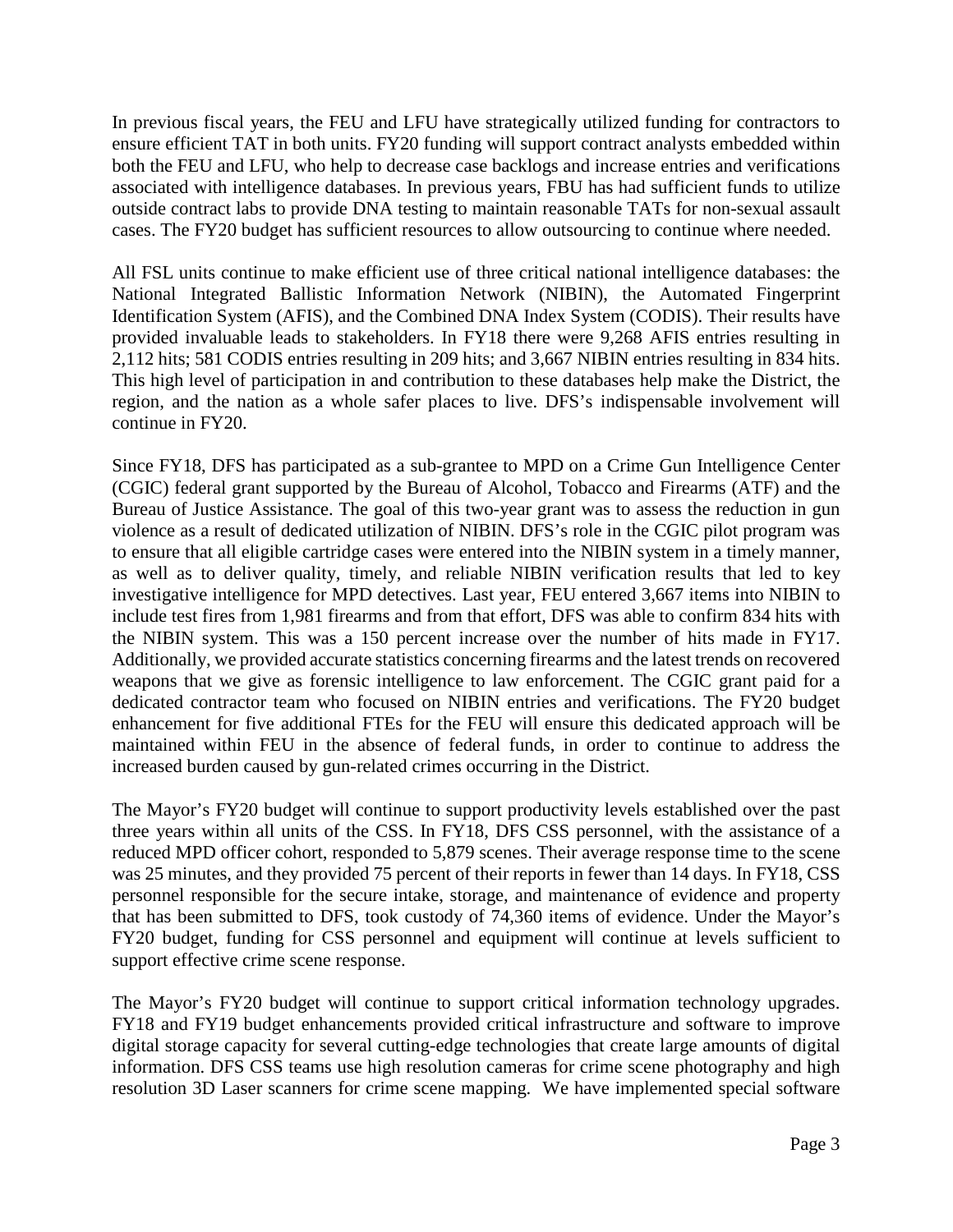for digital analysis of firearms in order to streamline evidence examination workflows and to allow for a complete electronic case jacket approach. This software also improves forensic latent analyses and verification of work product quality. DFS has implemented next generation DNA sequencing within the PHL as required by the Center for Disease Control and Prevention (CDC). Additionally, the STRmix mixture interpretation tool yields usable DNA results in FBU. Both of these generate high volumes of data. DFS estimates, at minimum, 10 terabytes of additional storage is needed per day to provide active storage during analysis. The Mayor's FY20 budget provides enhanced funding to continue to build additional digital information storage capacity to keep up with our technological advances in evidence processing and examination.

The Mayor's FY20 budget fully funds programs that ensure quality-driven results and that the DFS workforce is highly trained and skilled in delivering appropriate forensic and public health programs. In FY18 our training program delivered over 3,400 hours of instruction in disciplinespecific topics for DNA, firearms, fingerprint examiners, and public health laboratory scientists. The Mayor's budget ensures that our Quality Team will lead the Department through internal inspections and external audits needed to keep pace with the updated ISO/IEC 17025:2017 standards in order to maintain agency accreditation in critical forensic disciplines. Under Mayor Bowser's FY20 budget, sufficient resources are available to demonstrate compliance with the Centers for Medicare & Medicaid Services' Clinical Laboratory Improvement Amendments (CLIA) regulatory guidelines, as well as CDC's Division of Select Agents and Toxins (DSAT) requirements, within our PHL.

The Mayor's FY20 budget ensures continuation of critical employee health and safety programs, such as our medical surveillance program, which systematically assesses employees that may have been exposed to biological pathogens while performing work duties. This assessment monitors individuals for adverse health effects and determines the effectiveness of biosafety and exposure prevention strategies.

The Mayor's FY20 budget also continues to support PHL testing of public health significance, such as influenza subtyping, Norovirus, and rabies testing, to continuously improve the level of service and protection we offer the District's visitors and residents. For example, the number of tests for influenza performed by PHL increased by almost 700 percent in FY18. This increased testing led to a better understanding of the different types of influenza circulating in the District and informed the creation of the 2019 vaccine. PHL will continue to rapidly test samples submitted from the Office of the Chief Medical Examiner for potentially deadly bacteria that may be causing meningitis as well as samples from suspected foodborne pathogens to help stem outbreaks before spreading too far. Teaming with DC Health epidemiologists, DFS applied for an Epidemiology and Laboratory Capacity for Infectious Diseases grant and received an award of \$653,349, representing the highest award to date for DFS. Using this funding, DFS was able to expand our current laboratory testing capabilities to test mosquitos for deadly West Nile virus and Zika and improve our ability to detect dangerous multi-drug resistant bacteria in hospitals. PHL is a member of the National Laboratory Response Network (LRN) for the detection of bio and chemical terrorism threats. As a Tier I Laboratory, PHL has both the competency and capacity to test for Category A biological terrorism (BT) agents, as well as detection of any emerging diseases. We have cross-trained five scientists to perform testing for select agents, and we are the single point of testing for suspected BT agents in our region. This team has also analyzed clinical patient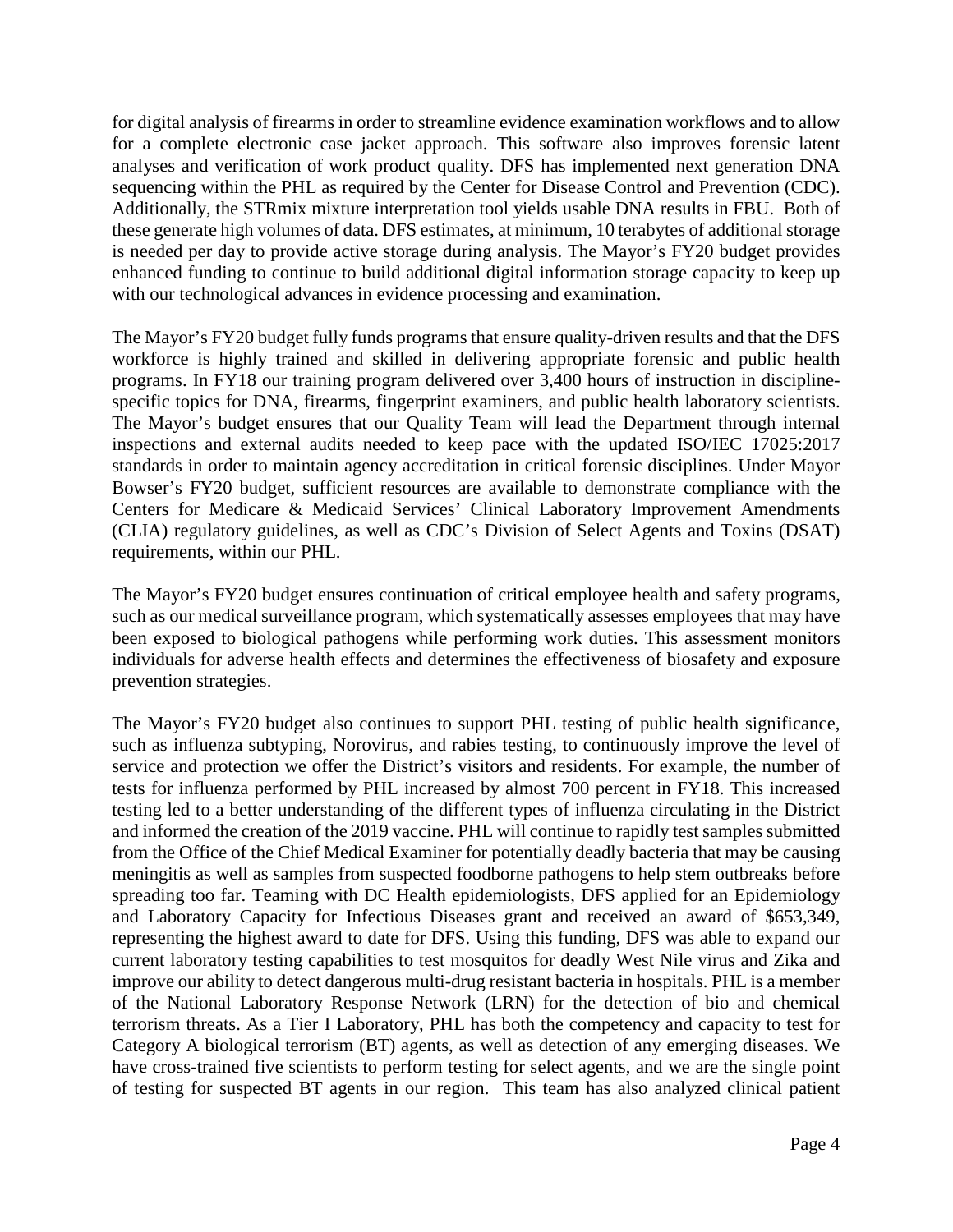samples to rule out the presence of these naturally occurring select agents - testing that cannot be done at local hospitals.

The Drug Enforcement Administration (DEA) previously analyzed all suspected illegal narcotics collected within the District. In FY18, the Mayor allocated resources to expand DFS chemistry capability to support transition of analysis of DC's controlled substances from the DEA to DFS, utilizing DFS chemists within the PHL's Biomonitoring and Analytical Chemistry Unit (PHL/BACU). This unit provides clinical diagnostic testing, emergency response support, applied research, laboratory training, and other essential services, and is a critical player in the CDC's Chemical Terrorism Laboratory Response Network (LRN-C).

DFS took over responsibility for analysis of controlled substances for the District on April 2, 2018, completing a commitment I made to Mayor Bowser when I took the helm of DFS nearly four years ago. In FY19, DFS was awarded over \$1 million by the CDC to conduct surveillance testing of all opioids collected within the District. The expansion of this analytical capability for controlled substances seized in the District now supports critical decisions and policies for both law enforcement and public health stakeholders. This has allowed the District better to respond to the K2 summer overdose epidemic, during which a previously unknown K2 variant was discovered to be circulating within our borders. Since that time, DFS's surveillance testing has led to the discovery of numerous new synthetic opioids and cannabanoids present in the District's illegal drug supply, providing the District government the intelligence it needs to address these emerging threats as they arise. The Mayor's FY20 budget provides sufficient funding to support personnel, critical equipment, and reagents to continue this important work, and to ensure we remain at all times aware of the new threats to which our population may be exposed.

The Mayor's FY20 Capital Improvements Plan (CIP) will provide the infrastructure to retain data from high resolution cameras for crime scene photography and high resolution 3D Laser scanners for crime scene mapping; a digital repository (called Mideo) to enhance the digital analysis of firearms and latent fingerprints; the digital storage necessary for next generation sequencing for DNA; public health samples, for our Digital Evidence Unit; and for the 10 terabytes per day of images, data, and information that is generated in our analyses of forensic evidence and public health specimens.

The Mayor's FY20 CIP provides our CSS with \$154,000 to replace specialized crime scene vehicles. As the responsibility for crime scene attendance and evidence collection has transferred from MPD to the civilian CSS at DFS, specialized vehicles are required to help preserve and prevent contamination of evidence while in the custody of a Crime Scene Scientist. With the Office of the Chief Financial Officer's (OCFO) guidance, DFS has identified vehicles that are up for replacement in FY20. The replacement of vehicles in CSS is critical to the success of DFS due to the fact that this division utilizes these vehicles up to 24 hours each day. In addition, the replacement of these vehicles is essential to maintain scene integrity and to safeguard evidence while in the care of DFS. This will strengthen tools and resources needed to investigate crimes in the District.

In addition, the Mayor's FY20 CIP budget provides \$2 million to support the Digital Forensic Evidence Storage Project. This storage system allows DFS to minimize disruption and downtime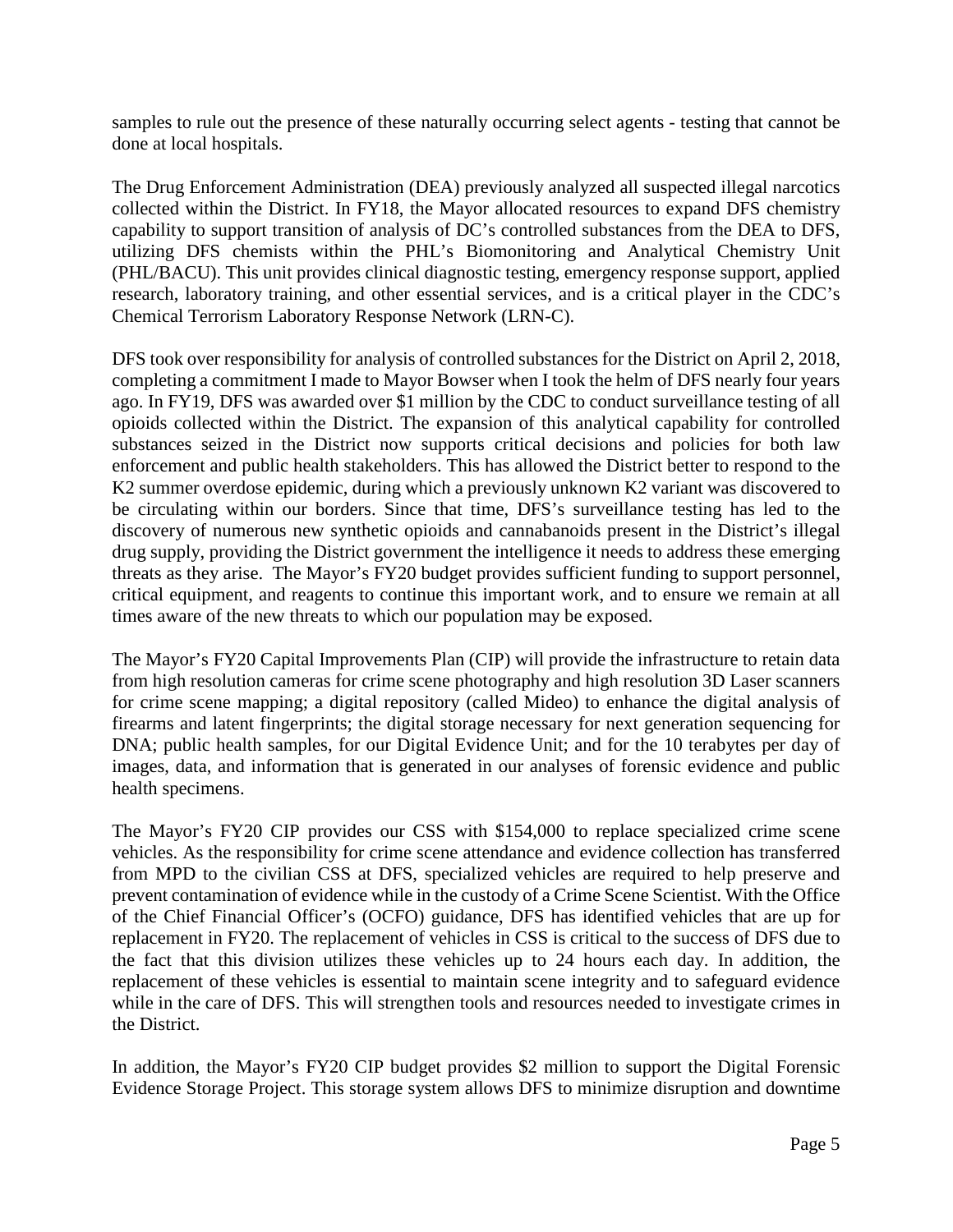during installation as it requires no alteration to the existing server room due to its low power consumption and cooling capabilities, while still meeting DFS's need for high performance storage. The funding will cover Phase II of the project, which is mostly focused on data protection and disaster recovery to complete the Digital Forensic Evidence Storage Project. DFS will expand the Storage Solution to provide for future expansion and necessary redundancy. Based on recommendations made by DC.NET, DFS will purchase a second network switch to be installed for high availability and redundancy, and DFS plans to install an in-rack fire suppression system to better protect our data. The current fire suppression system is sprinkler-based and inadequate for data protection at the volume required for flash-based storage. As DFS expands and improves its capabilities, the need for storage grows. Modern instrumentation, especially those that are used for imaging - a fundamental need in forensic science - generates a very high volume of data that must be securely stored, retrieved and analyzed in an orderly, auditable way.

The Mayor's FY20 CIP budget also provides \$347,000 capital funding for new critical laboratory equipment and \$80,000 for laboratory equipment replacement. With this funding, DFS will be able to complete the purchase and replacement of the specialized laboratory equipment identified by OCFO in the Capital Assets Replacement Scheduling System (CARSS). This includes FSL's specialized equipment needs, which are essential to ensuring evidence is presented correctly, and to limiting any uncertainties in cases. For example, FSL needs a Leeds Comparison Microscope for high profile and complex cases, such as Homicides and Assaults which typically require courtroom testimony. Additionally, PHL is in the process of purchasing a Direct Analysis in Real Time Mass Spectrometry device at a cost of \$174,532. This will help to confirm the identity of new drugs that are missed by traditional GC-MS screening, and will decrease TAT in controlled substance testing. Further, in establishing the FCU's drug analysis capability, the DEA provided DFS with several pieces of analytical instrumentation. This equipment will soon need to be replaced at a cost of approximately \$600,000.

Finally, the FY20 CIP includes \$3,600,000 for a replacement Laboratory Information Management System (LIMS) to support the Mayor's agenda. DFS's current LIMS comprises two primary systems, one for forensic science and one for public health. There are an additional two systems specifically to support DNA analysis and for forensic image management and comparison in fingerprints and firearms. None of the systems are integrated and the primary systems do not meet the needs of modern, continuously improving forensic science and public health laboratories. Data transfers between the systems are performed manually, which increases the probability of transcription errors that can lead to significant errors. The new system will be fully integrated obviating the need for any manual transfer of data.

The FY20 Budget Support Act includes a Subtitle for DFS to allow the Department to provide public health laboratory testing services for a fee to other jurisdictions, hospitals, and other healthrelated entities such as academia, private, commercial, non-profit organizations, etc. This Subtitle also will allow DFS to receive the funds in our new Laboratory Fund, established in the FY19 Budget Support Act. If approved, we will identify the services and fees to charge in FY20. By providing public health laboratory services to these other entities, and by charging other entities a fee for providing these services, DFS can develop a revenue stream that will help support its operations on an ongoing basis. In addition, DFS can help ensure that District and regional entities receive a higher quality of service than they may currently receive. DFS laboratories and forensic